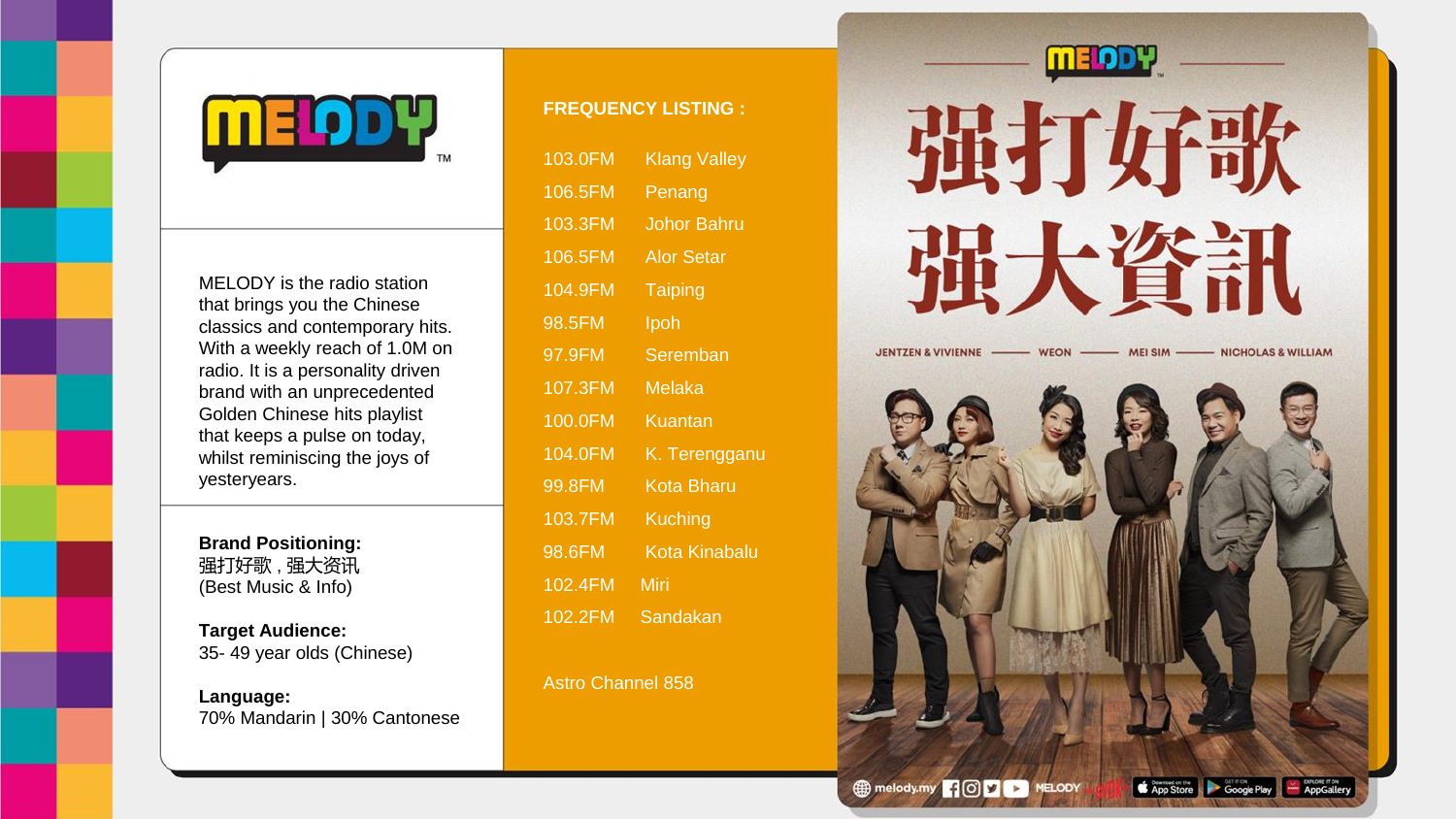

VIVIENNE is a cheerful and confident personality that always lights up the room. She is a people person and believes that authenticity is the key to connecting with people. Following her pageant days in 2011, she has hosted various big stages in Astro AEC and Astro Wahlaitoi. Apart from that, she has also expanded into acting In 2019 she has earned herself the BEST ACTRESS AWARD in the

16th ADA DRAMA AWARD.

JENTZEN is an optimistic and confident individual who has over 18 years' experience hosting in

multiple languages. He has appeared in several TV shows such as Hua Hee Healthy Me, Hua Hee Secret Cuisine and Hua Hee Buddies. He is a well-known within the industry as someone whom many budding talents look up to. His versatility in hosting both corporate and casual event makes him the perfect partner to Vivienne on MELODY's breakfast show.



WEON KUAN, the multitalented MELODY personality who was formerly with Astro AEC Evening Edition & Prime Talk News. She also currently hosts Kuan Zhu Bo for Hotspot, an online platform. As a critical thinker and an experienced TV host, she enjoys discussions in a wide variety of topics including current affairs, politics, sports, health and lifestyle. Behind the scenes, Weon Kuan has a soft-spot for pets, is gentle yet brave in exploring new experiences, and loves travelling, simplicity and her family.



WILLIAM, an easy going. multi-talented influencer that first started out his acting career in 1996, He has also ventured into modelling, singing and hosting, followed by his 10 years of experience with radio, and still counting. Being in the entertainment industry does not stop him from self-care and doing things he's passionate of, such as sewing, planting, watching movies, and is also an animal lover.

NICHOLAS, a familiar voice within the Chinese radio

nterviews with artists.



MEI SIM, the bubbly and personable character that will host, actress, voice over talent and radio announcer, this multitalented gal has ead role on TV drama series Punch and Jude and on the big screen in the movie she released her first EP,